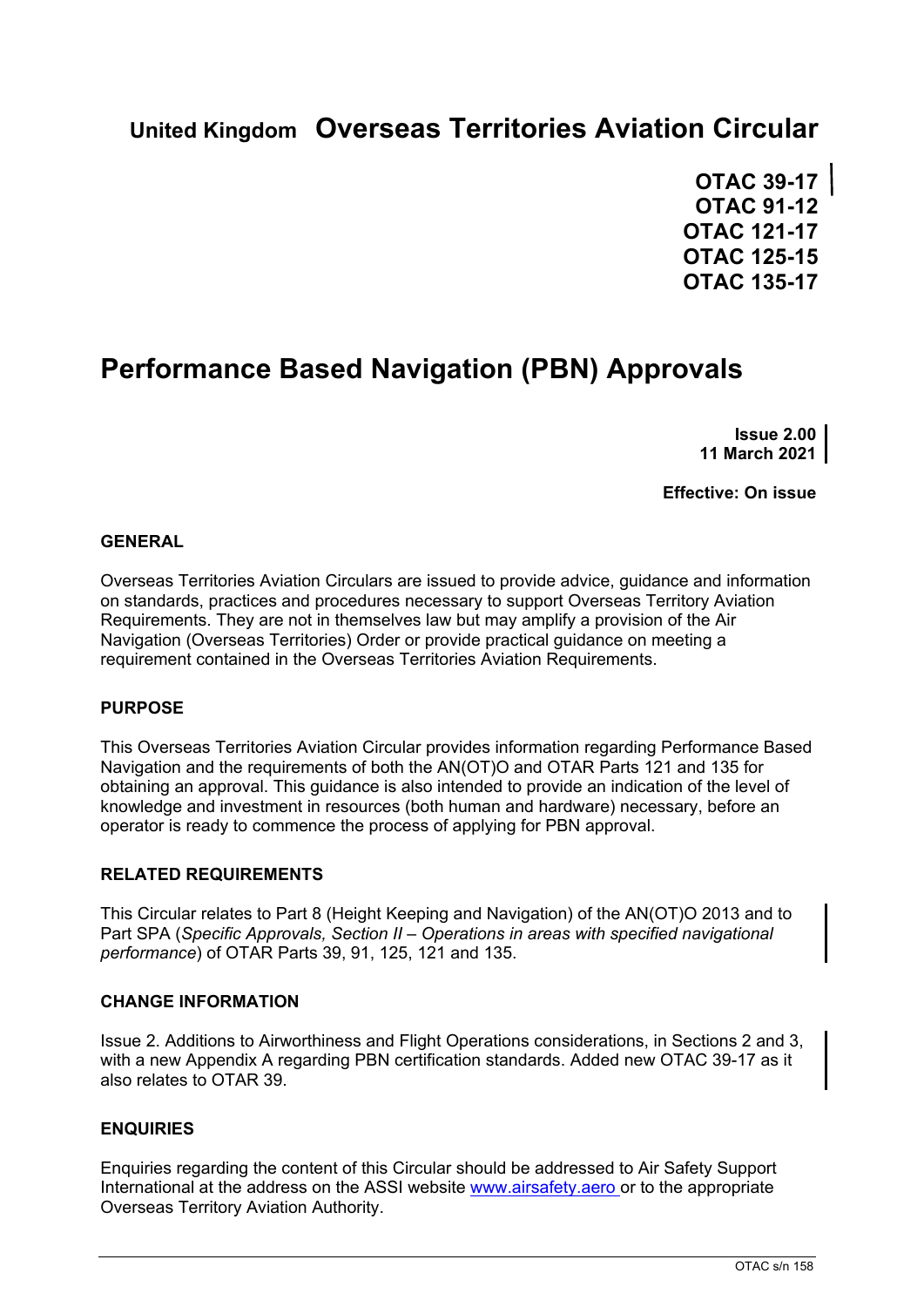# **TABLE OF CONTENTS**

| EXPLANATION OF TERMS ASSOCIATED WITH PERFORMANCE BASED NAVIGATION<br>-3 |                                                |    |
|-------------------------------------------------------------------------|------------------------------------------------|----|
| 1                                                                       | Introduction                                   | 4  |
| 2                                                                       | Overview of Performance Based Navigation (PBN) | 4  |
| 3                                                                       | PBN Operational approval requirements          | 8  |
| 4                                                                       | PBN Operational approvals                      | 10 |
| 5                                                                       | Obtaining an approval                          | 10 |
| 6                                                                       | Further reading                                | 11 |
| <b>APPENDIX A PBN Certification Standards</b><br>12                     |                                                |    |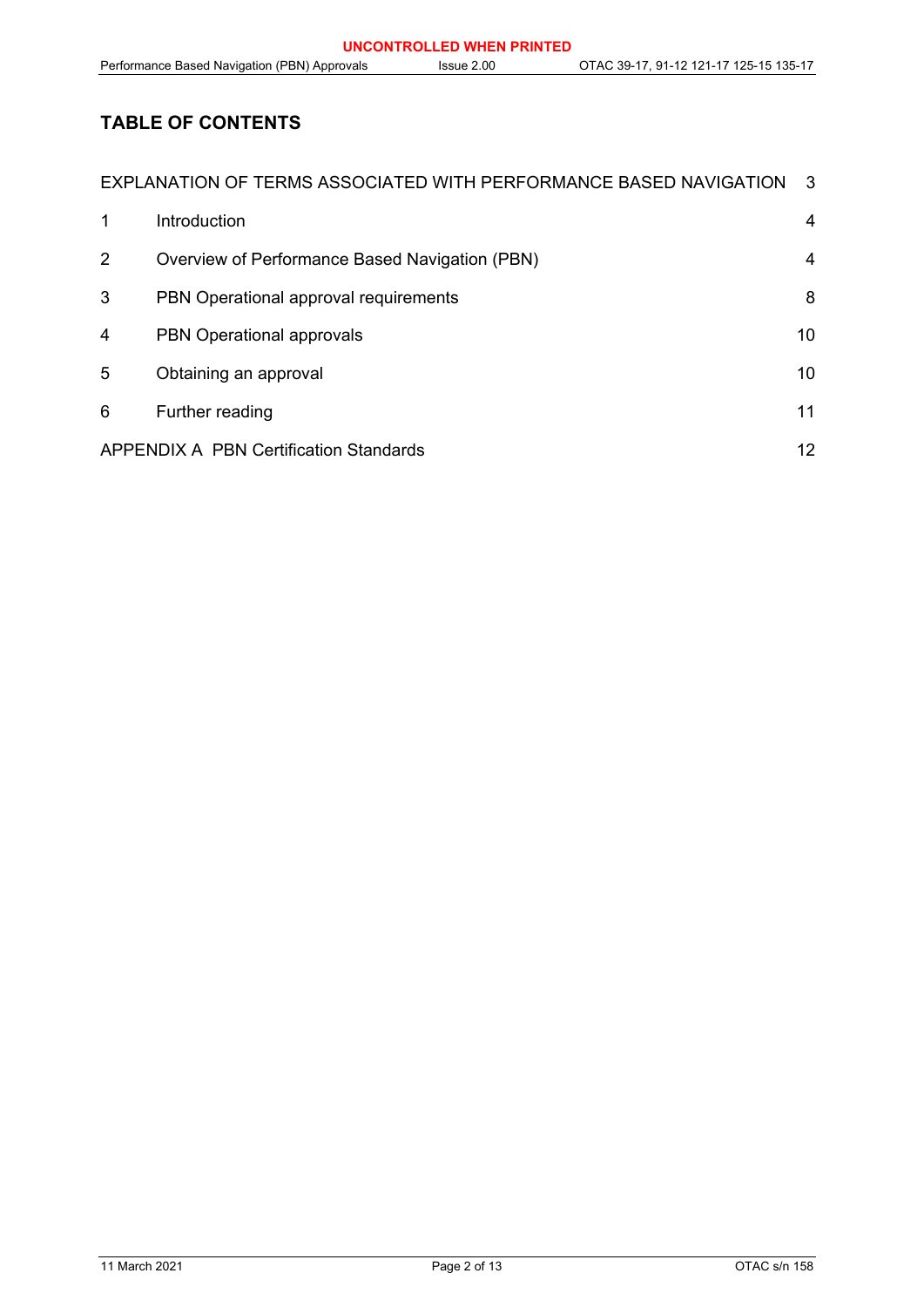### <span id="page-2-0"></span>**EXPLANATION OF TERMS ASSOCIATED WITH PERFORMANCE BASED NAVIGATION**

Note: Not all of these terms are used in this OTAC.

*Aircraft-based augmentation system (ABAS).* An augmentation system that augments and/or integrates the information obtained from the other GNSS elements with information available on board the aircraft.

Note: The most common form of ABAS is receiver autonomous integrity monitoring (RAIM).

*Approach procedure with vertical guidance (APV).* An instrument procedure which utilizes lateral and vertical guidance but does not meet the requirements established for precision approach and landing operations.

*Area navigation (RNAV).* A method of navigation which permits aircraft operation on any desired flight path within the coverage of ground or space-based navigation aids or within the limits of the capability of self-contained aids, or a combination of these.

**Global Navigation Satellite System (GNSS).** The standard generic term for satellite navigation systems that provide autonomous geo-spatial positioning with global coverage.

*Navigation aid (NAVAID) infrastructure.* NAVAID infrastructure refers to space-based and or ground-based NAVAIDs available to meet the requirements in the navigation specification.

*Navigation specification***.** A set of aircraft and aircrew requirements needed to support Performance-based Navigation operations within a defined airspace. There are two kinds of navigation specification:

*RNAV specification.* A navigation specification based on area navigation that does not include the requirement for on-board performance monitoring and alerting, designated by the prefix RNAV, eg RNAV 5, RNAV 1.

*RNP specification.* A navigation specification based on area navigation that includes the requirement for on-board performance monitoring and alerting, designated by the prefix RNP, eg RNP 4, RNP APCH.

**Performance-Based Navigation (PBN)**. Area navigation based on performance requirements for aircraft operating along an ATS route, on an instrument approach procedure or in a designated airspace.

Note: Performance requirements are expressed in navigation specifications in terms of accuracy, integrity, continuity and functionality needed for the proposed operation in the context of a particular airspace concept. Availability of GNSS or some other NAVAID infrastructure is considered within the airspace concept in order to enable the navigation application.

**Receiver Autonomous Integrity Monitoring (RAIM).** A form of ABAS whereby a GNSS receiver processor determines the integrity of the GNSS navigation signals using only GPS signals or GPS signals augmented with altitude (baro-aiding). This determination is achieved by a consistency check among redundant pseudo-range measurements. At least one additional satellite needs to be available with the correct geometry over and above that needed for the position estimation, for the receiver to perform the RAIM function.

*RNAV operations***.** Aircraft operations using area navigation for RNAV applications.

*RNAV system.* A navigation system which permits aircraft operation on any desired flight path within the coverage of station-referenced navigation aids or within the limits of the capability of self-contained aids, or a combination of these. An RNAV system may be included as part of a flight management system (FMS).

*RNP operations.* Aircraft operations using an RNP system for RNP navigation applications.

*Satellite-based Augmentation System (SBAS).* A wide coverage augmentation system in which the user receives augmentation information from a satellite-based transmitter.

*RNP system.* An area navigation system which supports on-board performance monitoring and alerting.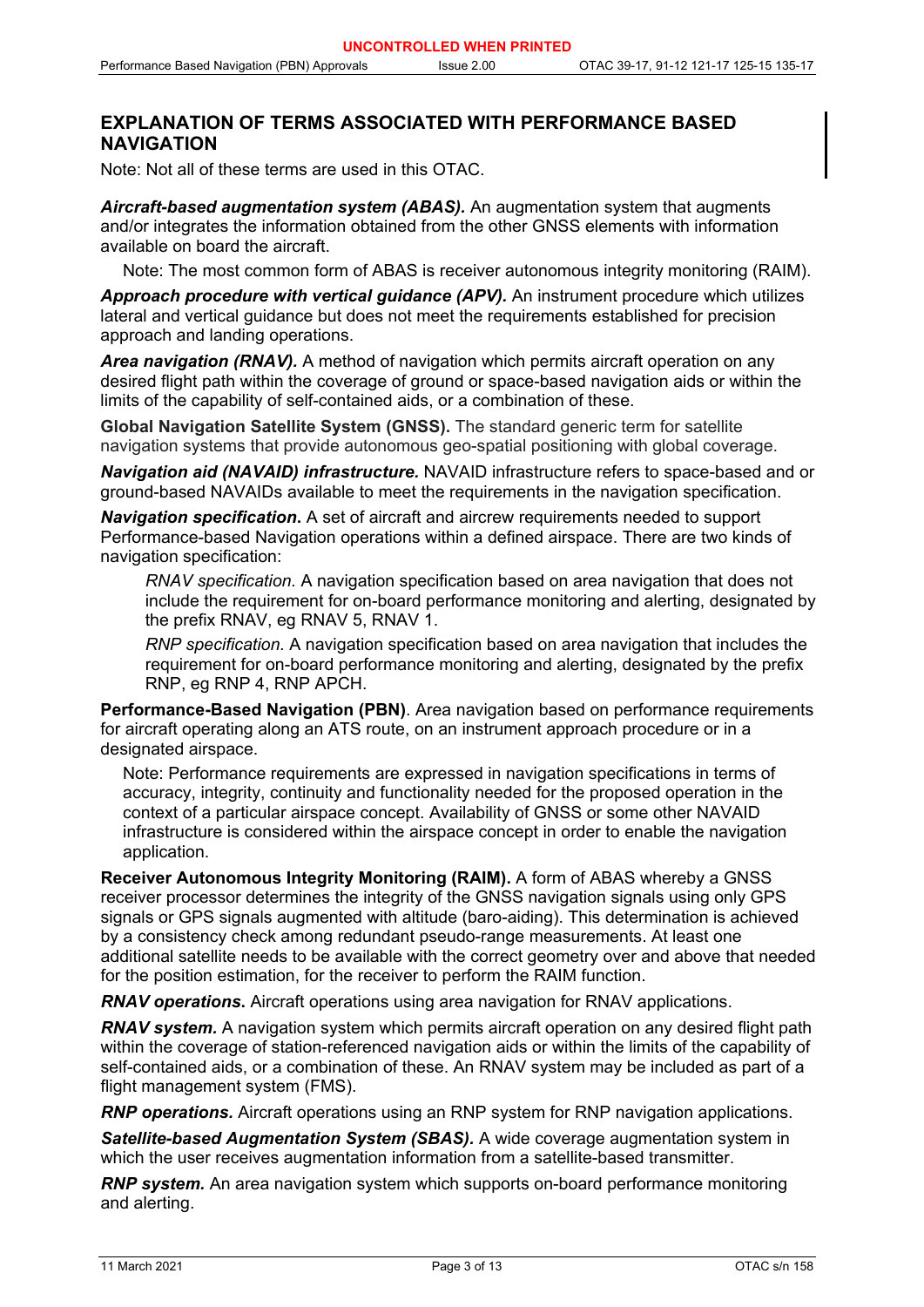## <span id="page-3-0"></span>**1 Introduction**

- 1.1 The Air Navigation (Overseas Territories) Order requires that a Territory-registered aircraft must not fly in areas with specified performance navigation unless it is equipped with navigation equipment that complies with published requirements and the operator has been approved by the Governor.
- 1.2 OTAR Parts 91, 125, 135 & 121, (Part SPA Section II, Operations in areas with specified navigational performance), requires that the operator satisfies the following in order to gain such an approval:
	- a) demonstrate that the navigation equipment meets the required performance in terms of navigation functionality, accuracy, integrity, availability and continuity; and
	- b) establish and maintain a training programme for the flight crew involved in these operations; and
	- c) establish operating procedures specifying:
		- (i) the equipment to be carried, including its operating limitations and appropriate entries in the Minimum Equipment List (MEL);
		- (ii) flight crew composition and experience requirements;
		- (iii) normal procedures;
		- (iv) contingency procedures;
		- (v) incident reporting;
		- (vi) navigation database integrity.

### <span id="page-3-1"></span>**2 Overview of Performance Based Navigation (PBN)**

- 2.1 Conventional navigation is dependent upon ground-based radio navigation aids, which have been the mainstay of aviation for the last seventy years, and pilots, operators, manufacturers and Air Navigation Service Providers (ANSPs) are all familiar with the associated technology, avionics, instrumentation, operations, training and performance.
- 2.2 Performance-based navigation (PBN) detailed in the International Civil Aviation Organisation's (ICAO) 'Performance-based Navigation (PBN) Manual (ICAO Doc 9613), is based upon area navigation principles. While various methods of area navigation have been in existence for many years, the widespread use of area navigation as a primary navigation function is a more recent phenomenon. The PBN concept is intended to better define the use of area navigation systems and is expected to replace many of the existing conventional navigation routes in the future.
- 2.3 The fundamentals of PBN operations are relatively straightforward; however, the transition to new technology, new navigation and new operational concepts and the dependence on data-driven operations require careful management. The PBN operational approval process is intended to ensure that the appropriate level of implementation and oversight is provided for all PBN operations and the benefits of PBN are achieved consistently and safely.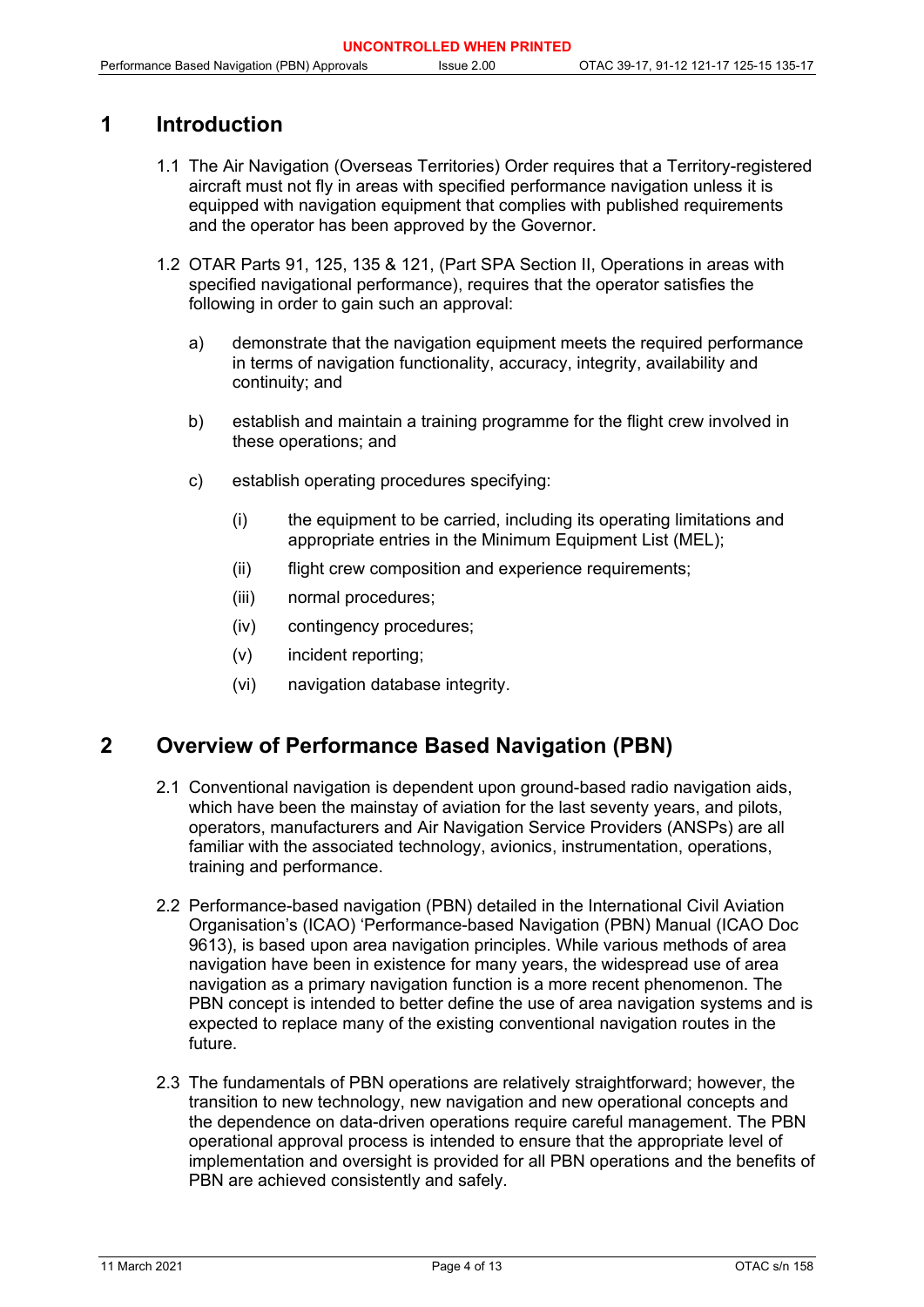#### 2.4 There are 3 components to PBN:

#### a) **Navigation Specifications**

A navigation specification details the performance required of the RNAV or RNP system in terms of accuracy, integrity, and continuity; which navigation functionalities the RNAV or RNP system must have; which navigation sensors must be integrated into the RNAV or RNP system; and which requirements are placed on the flight crew. An RNP specification includes a requirement for on-board performance monitoring and alerting, while an RNAV specification does not. On-board performance monitoring and alerting is the main element that determines whether the navigation system complies with the necessary safety level associated with an RNP application; whether it relates to both lateral and vertical navigation performance; and whether it allows the aircrew to detect that the navigation system is not achieving, or cannot quarantee with  $10^{-5}$  integrity, the navigation performance required for the operation.

#### b) **Navigation Applications**

A navigation application is the use of a navigation specification and associated NAVAID infrastructure to ATS routes, instrument approach procedures and/or defined airspace. An RNP application is supported by an RNP specification; an RNAV application is supported by an RNAV specification.

#### c) **RNP/RNAV Designations**

RNP and RNAV designations are based upon lateral accuracy in nautical miles. An aircraft must remain + or – the numerical value stated (in nautical miles) for 95% of the total flight time:

| <b>RNP Designations</b><br>(requires on-board performance monitoring and alerting) |                                               |                                                         |  |
|------------------------------------------------------------------------------------|-----------------------------------------------|---------------------------------------------------------|--|
| <b>RNP 0.3</b><br>(Helicopter<br>Operations)<br>RNP <sub>1</sub>                   |                                               | En-Route and terminal<br>navigation applications        |  |
| RNP <sub>2</sub>                                                                   | Oceanic and remote<br>navigation applications |                                                         |  |
| RNP <sub>4</sub>                                                                   | Oceanic and remote<br>navigation applications |                                                         |  |
| <b>A-RNP</b>                                                                       |                                               |                                                         |  |
| <b>RNP APCH</b>                                                                    |                                               | <b>Fn-Route and terminal</b><br>navigation applications |  |
| <b>RNP AR APCH</b>                                                                 |                                               |                                                         |  |

| <b>RNAV Designations</b>                                          |                         |                         |  |
|-------------------------------------------------------------------|-------------------------|-------------------------|--|
| (no requirement for on-board performance monitoring and alerting) |                         |                         |  |
| <b>RNAV1</b>                                                      |                         | En-Route and terminal   |  |
| <b>RNAV2</b>                                                      |                         |                         |  |
| <b>RNAV 5</b>                                                     |                         | navigation applications |  |
| RNAV <sub>10</sub>                                                | Oceanic and remote      |                         |  |
|                                                                   | navigation applications |                         |  |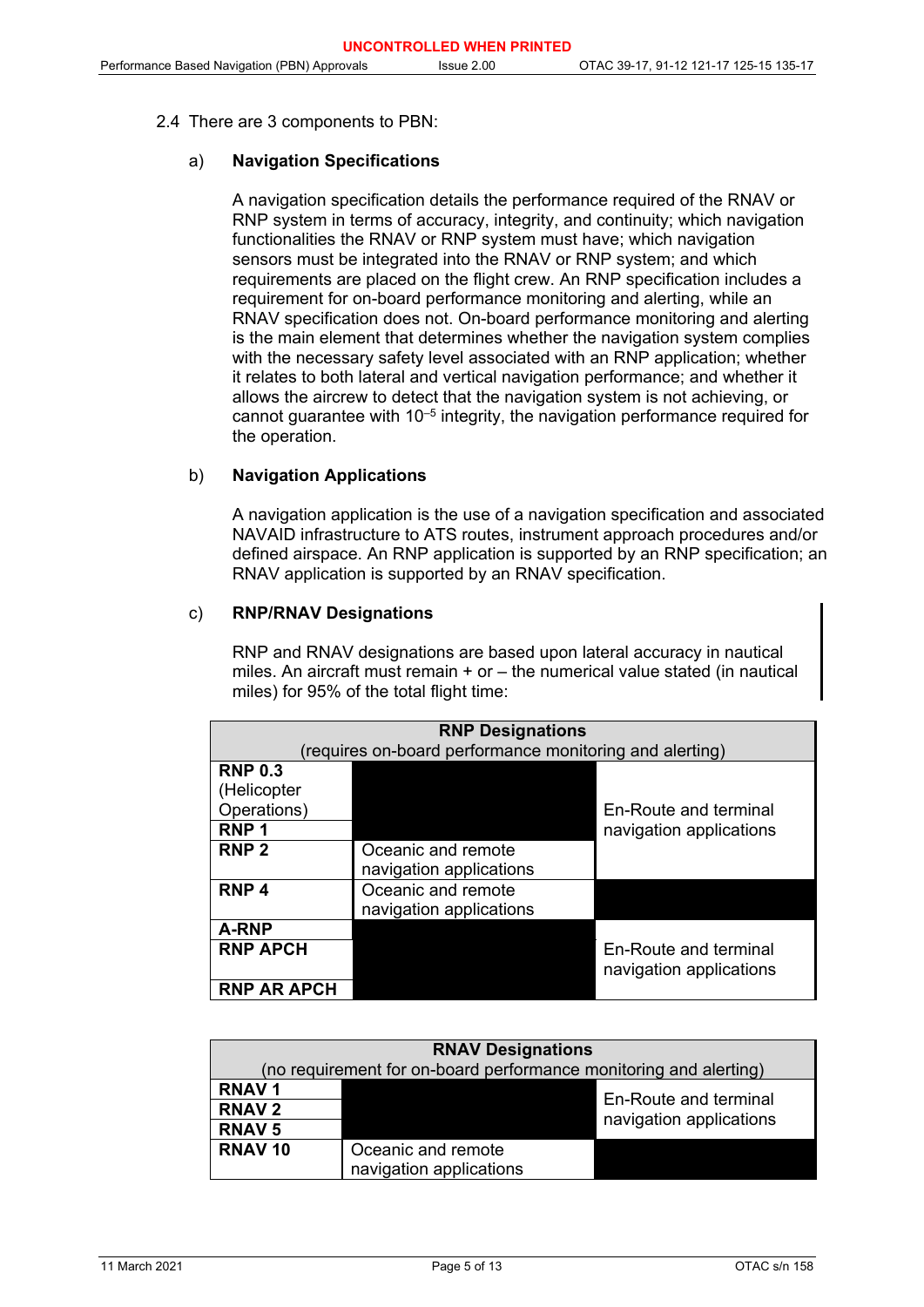

#### **RNP Approach Designations**

#### (i) **Non-Precision or 2D Approaches**

- **LNAV** (Lateral Navigation): This is a Non-Precision or 2D Approach with Lateral only navigation guidance provided by GNSS.
- **LP** (Localiser Performance): This is a Non-Precision or 2D Approach with Lateral only navigation guidance provided by GNSS.

#### (ii) **APV 3D Approaches**

(*Note: VNAV (Vertical Navigation). APV (Approach with Vertical Guidance): defined as an instrument procedure which utilises lateral and vertical guidance but does not meet the requirements established for precision approach and landing operations.)*

- **LNAV/VNAV (also known as APV/Baro VNAV):** This is a 3D Approach Procedure with Vertical Guidance. The lateral navigation guidance is provided by GNSS. The vertical guidance is provided by a Barometric Altimeter.
- **LPV** (Localiser Performance with Vertical Guidance): This is a 3D Approach Procedure with both the Lateral and Vertical guidance provided by GNSS.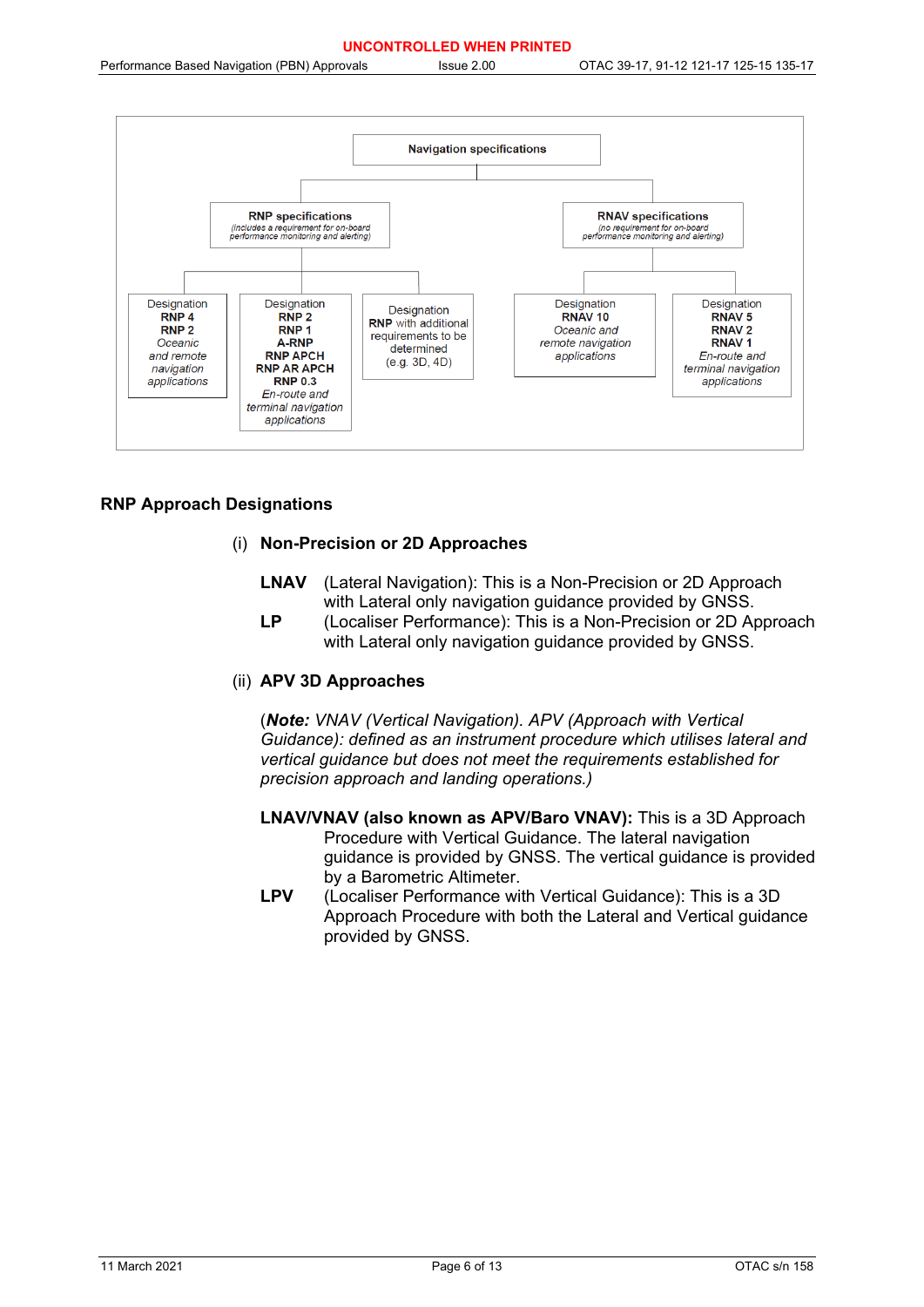

#### d) **Navaid Infrastructure**

The NAVAID infrastructure refers to ground- or space-based NAVAIDs. Ground-based NAVAIDs include DME and VOR. Space-based NAVAIDs include GNSS elements.

- 2.5 PBN requires that aircraft meet certain airworthiness certification standards, including the necessary navigation system performance and functionality, as well as development of the operator's flight operations procedures and flight crew training/competency requirements:
	- a) **Airworthiness:** The airworthiness element ensures that the aircraft meets aircraft eligibility and safety requirements for the functions and performance defined in the navigation specifications. The installation will need to meet the relevant airworthiness standards, eg US 14 CFR Part 25/EASA CS-25 and the applicable AC/AMC. The AC/AMC may also include other non-navigation equipment required to conduct the operation such as communications and surveillance equipment.
	- b) **Continued Airworthiness:** The operator is expected to demonstrate that the navigation system will be maintained compliant with the type design. For navigation system installations there are few specific continued airworthiness requirements other than database and configuration management, systems modifications and software revisions.
	- c) **Flight Operations:** The flight operations element considers the operator's infrastructure for conducting PBN operations, including flight crew operating procedures, training (to include classroom and flight training, initial and recurrent, and competency demonstrations). This element also considers the operator's Minimum Equipment List (MEL), Operations Manual (OM), checklists, instrument flight procedure approval processes, navigation database validation procedures, flight planning and dispatch procedures, etc.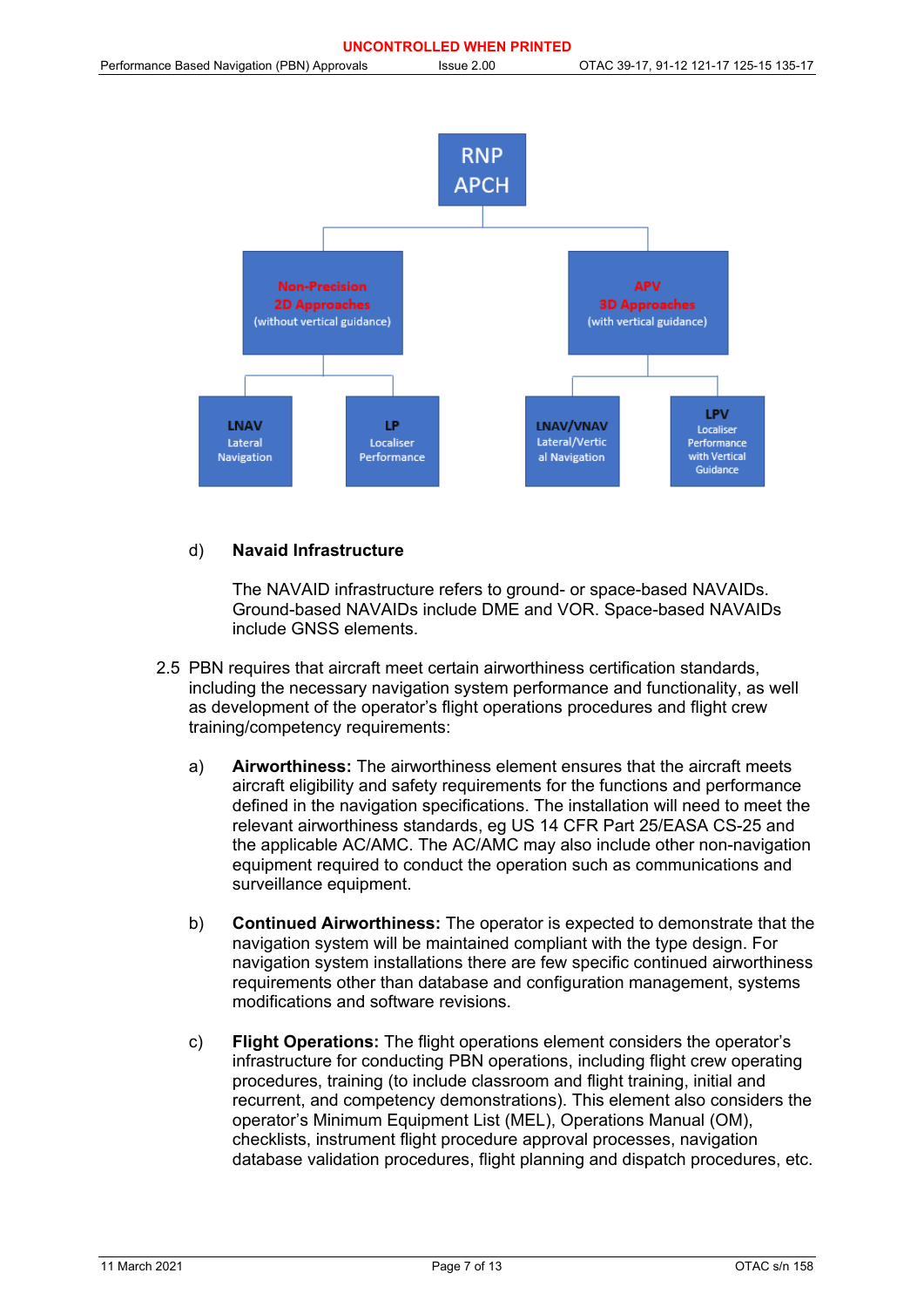## <span id="page-7-0"></span>**3 PBN Operational approval requirements**

#### 3.1 **AIRWORTHINESS**

#### a) **Airworthiness Approval**

- (i) An aircraft is eligible for a particular PBN application provided there is a clear statement of its PBN capability in the TC (Type Certificate), the STC (Supplemental Type Certificate), or the associated documentation — AFM or equivalent document; or a compliance statement from the manufacturer, which has been approved by the State of Design. The operator must have a configuration list detailing the pertinent hardware and software components and equipment used for the PBN operation.
- (ii) The aircraft shall be required to hold an airworthiness approval or have been modified in accordance with approved data (often a Supplemental Type Certificate), for the type of envisaged PBN, for its navigation system operations.
- (iii) Guidance on the certification standards that are often referenced in the AFM/RFM sections associated with PBN is given in Appendix A.

#### b) **Continued Airworthiness**

- (i) Procedures shall be in place to maintain the aircraft to conform to its type design and with the requirements for all navigation approvals held.
- (ii) The aircraft maintenance programme must take account of all operational approvals and maintain navigation systems so that they are compliant with navigation approvals.
- (iii) The continuing airworthiness management organisations and their contracted maintenance organisation shall ensure that staff have received PBN training.

#### 3.2 **FLIGHT OPERATIONS**

#### a) **Minimum Equipment List (MEL)**

The MEL should identify the minimum equipment necessary to satisfy the intended navigation function required.

#### b) **Electronic Navigation Data Management**

Procedures shall be in place for electronic navigation data products, that are for use in the air and on the ground, to ensure:

- (i) acceptable standards of data integrity and compatibility with the intended function;
- (ii) continual monitoring of the related data processes and the products; and
- (iii) the timely distribution and insertion of electronic navigation data.

In accordance with ICAO Doc 9613 databases for RNAV 1, RNAV 2, RNP 2, RNP 1, RNP 4, RNP APCH, RNP AR APCH, A-RNP and RNP 0.3 operations should have a Type 2 Letter of Acceptance (LoA) issued to the database suppler from the appropriate regulatory authority.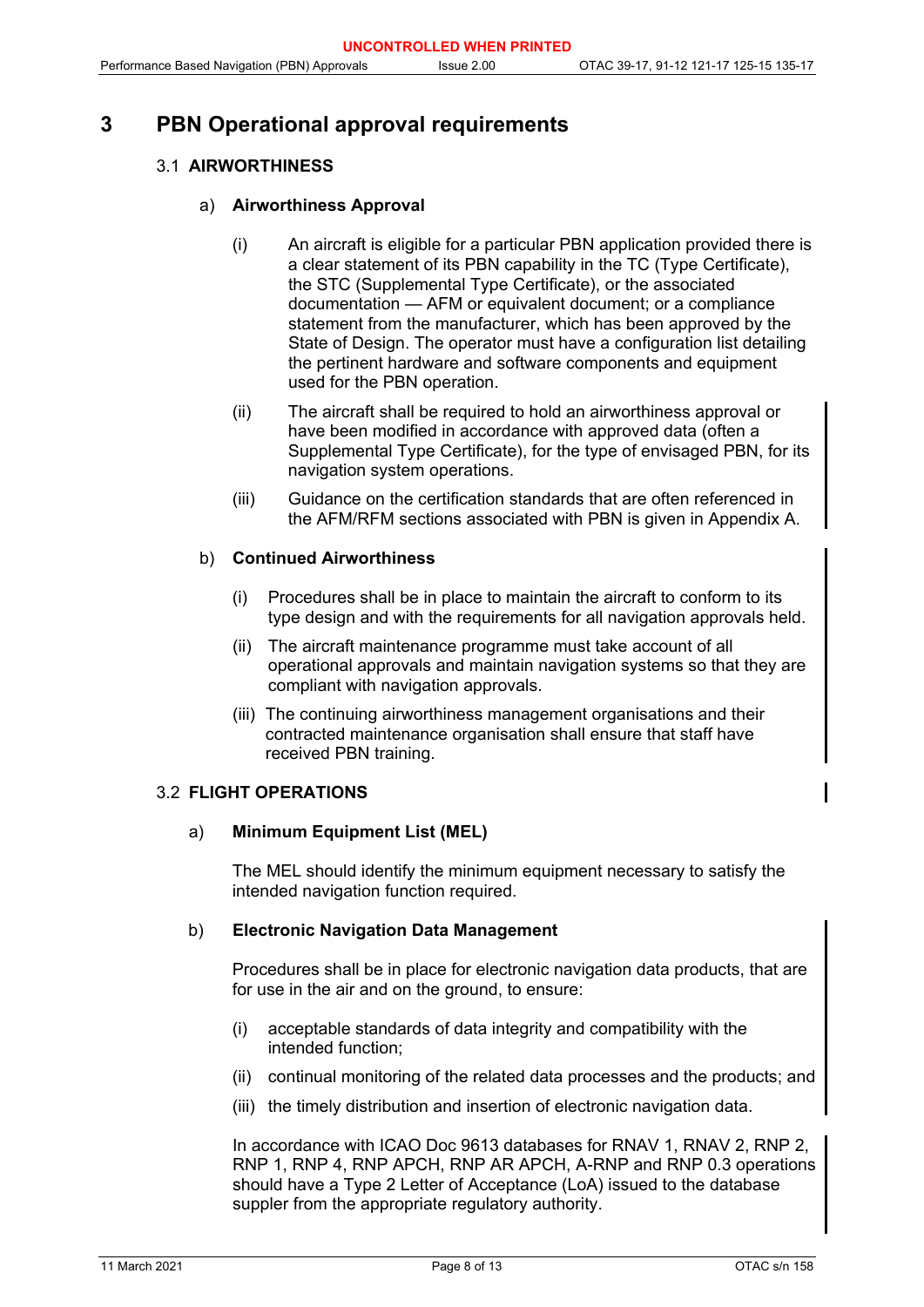A copy of this LoA should be provided to the operator.

The LoA confirms the database meets the data quality requirements of RTCA DO200A/EUROCAE document ED 76, Standards for Processing Aeronautical Data.

A Type 2 LoA permits a databases supplier to deliver a Navigation database product to end users.

#### c) **Flight Crew composition and experience requirements**

The Operations Manual should contain details of the crew composition required for PBN operations, the qualifications required and the experience required to obtain those qualifications.

#### d) **Standard operating procedures (SOPs)**

Standard operating procedures (SOPs) must be developed to cover both normal and non-normal (contingency) procedures for the systems used in the PBN operation. The SOPs must be documented in the OM and address the following:

- (i) preflight planning requirements, including the MEL, appropriate navaids, the navigation database, and, where appropriate, RNP/RAIM prediction;
- (ii) actions to be taken prior to commencing the PBN operation;
- (iii) actions to be taken during the PBN operation;
- (iv) actions to be taken in the event of a contingency (e.g. equipment failures and/or weather conditions) that could affect the aircraft's ability to maintain navigation accuracy. These procedures would also require the flight crew to state their intentions, coordinate a plan of action and obtain a revised ATC clearance in case of contingencies, including the reporting to the operator and to the Overseas Territory Aviation Authority (OTAA) of significant incidents.

#### e) **Monitoring and incident reporting**

Flight crew responsibilities must be laid down in SOPs, with respect to the performance monitoring and alerting provided by the navigation system, together with reporting to the operator and OTAA of significant incidents such as:

- (i) navigation errors not associated with transitions from an inertial navigation mode to a radio navigation mode;
- (ii) unexpected deviations in lateral or vertical flight path attributed to incorrect navigation data;
- (iii) significant misleading information without failure warning;
- (iv) total loss or multiple failures of the PBN navigation equipment; or
- (v) problems with ground navigation facilities leading to significant navigation errors.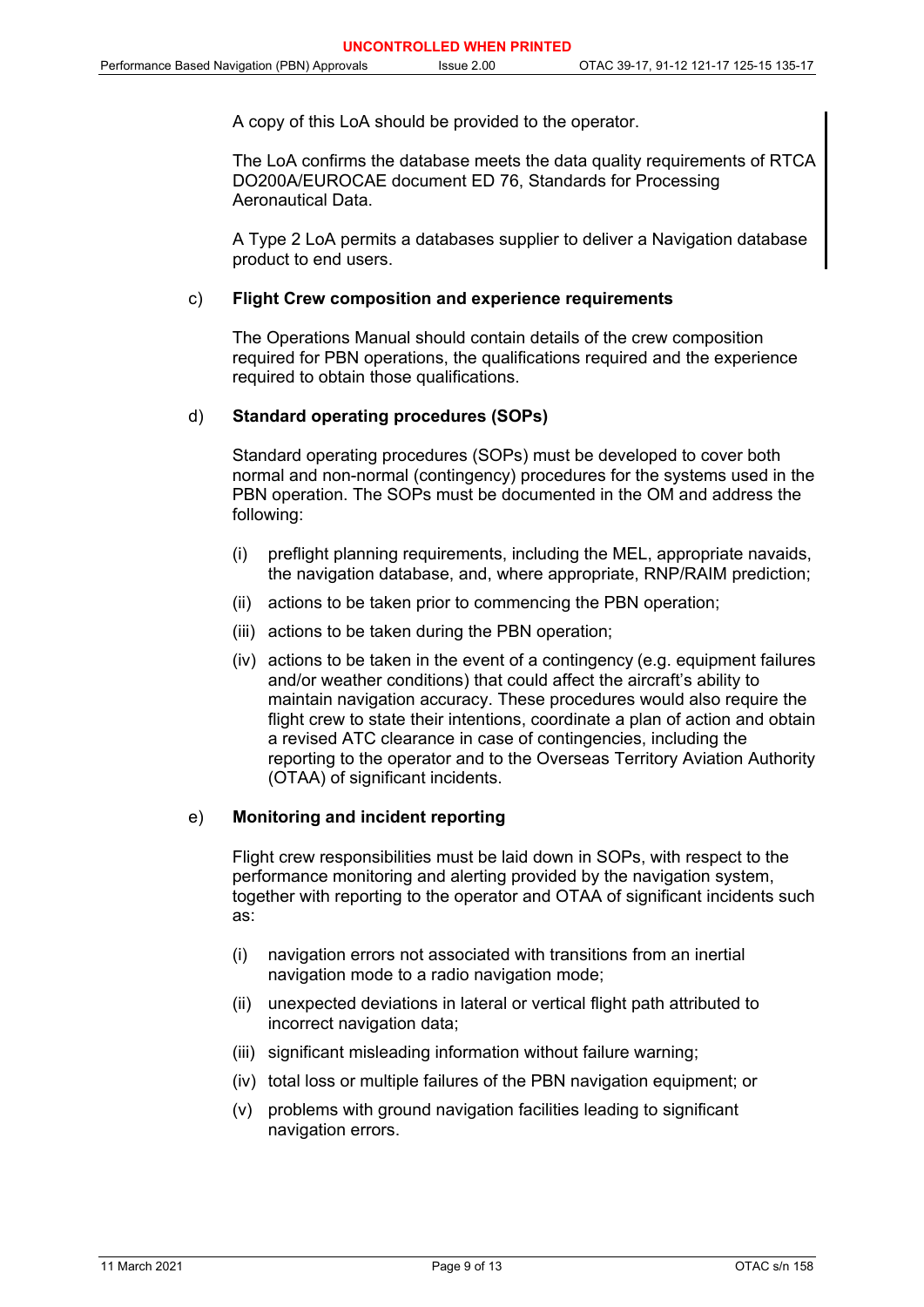#### e) **Training programme**

Each pilot must receive appropriate training, briefings and guidance material in order to safely conduct any operation. The training programme needs to cover both ground training and flight training and to cover the following areas:

- (i) Area navigation principles;
- (ii) Navigation system principles;
- (iii) Equipment operation and functionality;
- (iv) Flight planning;
- (v) Operating procedures;
- (vi) Performance monitoring and alerting.

#### f) **Recurrent Training**

The flight crew training programme must include provision for the management of recurrent training and the demonstration of competency.

### <span id="page-9-0"></span>**4 PBN Operational approvals**

Operational Approvals, in accordance with the AN(OT)O, are stated on the Operation Specifications section of the Air Operator Certificate and detail the PBN approvals that an operator has been granted and, therefore, the PBN operations they are authorised to conduct:

| RNP & APV 3D Approach<br>Designations | RNAV &<br>Approa   |
|---------------------------------------|--------------------|
| RNP 0.3 *                             | RNAV <sub>1</sub>  |
| RNP <sub>1</sub>                      | RNAV <sub>2</sub>  |
| RNP <sub>2</sub>                      | RNAV <sub>5</sub>  |
| RNP <sub>4</sub>                      | RNAV <sub>10</sub> |
| RNP APCH (LNAV)                       | <b>LNAV</b>        |
| RNP APCH (LPV)                        | ΙP                 |
| RNP APCH (LNAV/VNAV)                  |                    |

| RNAV & Non-Precision 2D<br><b>Approach Designations</b> |
|---------------------------------------------------------|
| RNAV 1                                                  |
| RNAV 2                                                  |
| RNAV 5                                                  |
| RNAV 10                                                 |
| I NAV                                                   |
| ΙP                                                      |
|                                                         |

\* RNP 0.3 is intended for helicopter operations

### <span id="page-9-1"></span>**5 Obtaining an approval**

For details on the process for applying for a PBN approval, operators/owners will need to contact the relevant OTAA.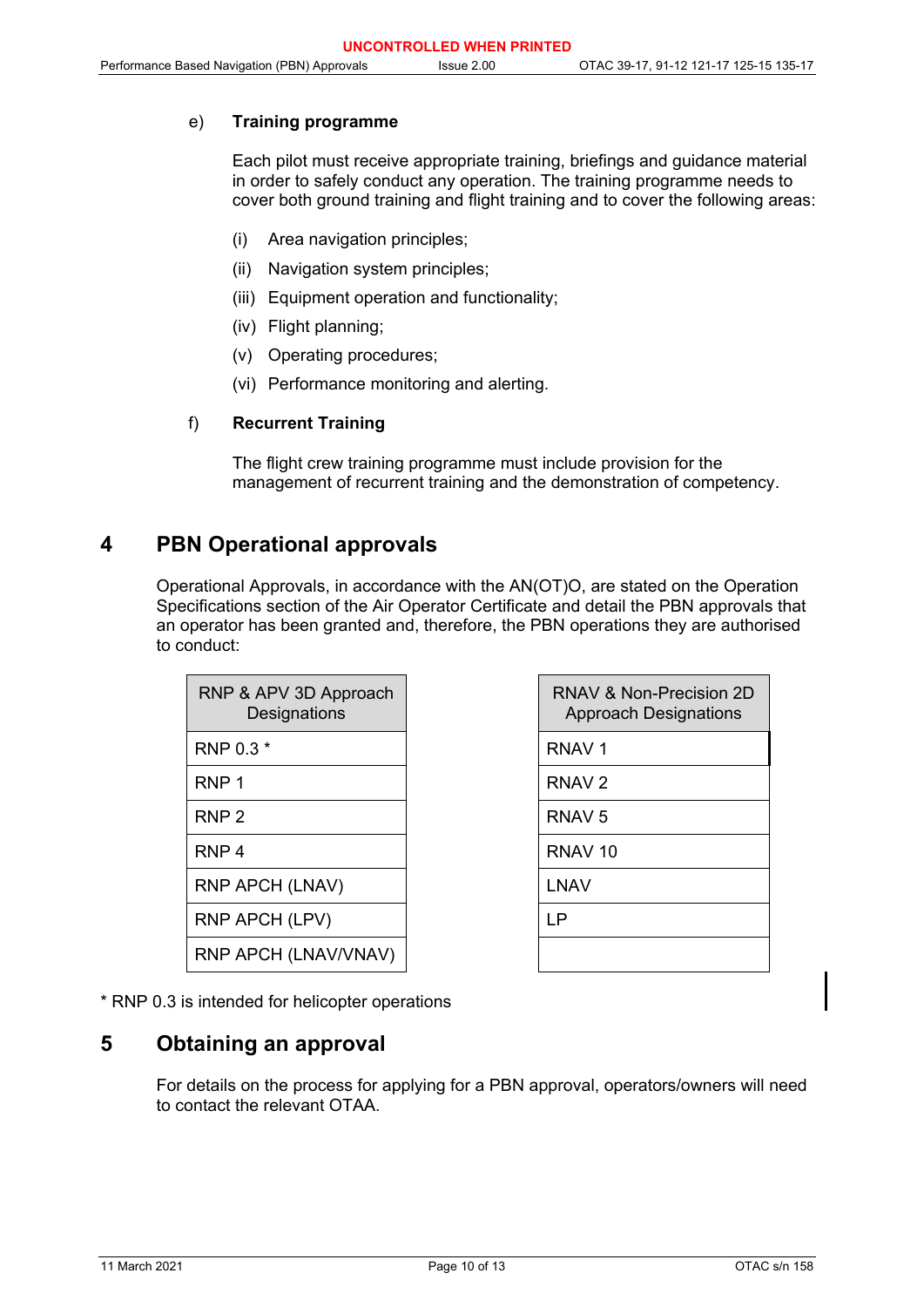# <span id="page-10-0"></span>**6 Further reading**

#### Skybrary:

[https://www.skybrary.aero/index.php/Performance\\_Based\\_Navigation\\_\(PBN\)](https://www.skybrary.aero/index.php/Performance_Based_Navigation_(PBN))

Doc 9613: Performance-Based Navigation Manual (Advance 4th ed.): <https://www.skybrary.aero/bookshelf/content/bookDetails.php?bookId=2991>

Eurocontrol:

<https://www.eurocontrol.int/articles/performance-based-navigation-pbn-applications>

Boeing:

[http://www.boeing.com/commercial/aeromagazine/articles/qtr\\_2\\_08/AERO\\_Q208\\_articl](http://www.boeing.com/commercial/aeromagazine/articles/qtr_2_08/AERO_Q208_article3.pdf) [e3.pdf](http://www.boeing.com/commercial/aeromagazine/articles/qtr_2_08/AERO_Q208_article3.pdf)

**END**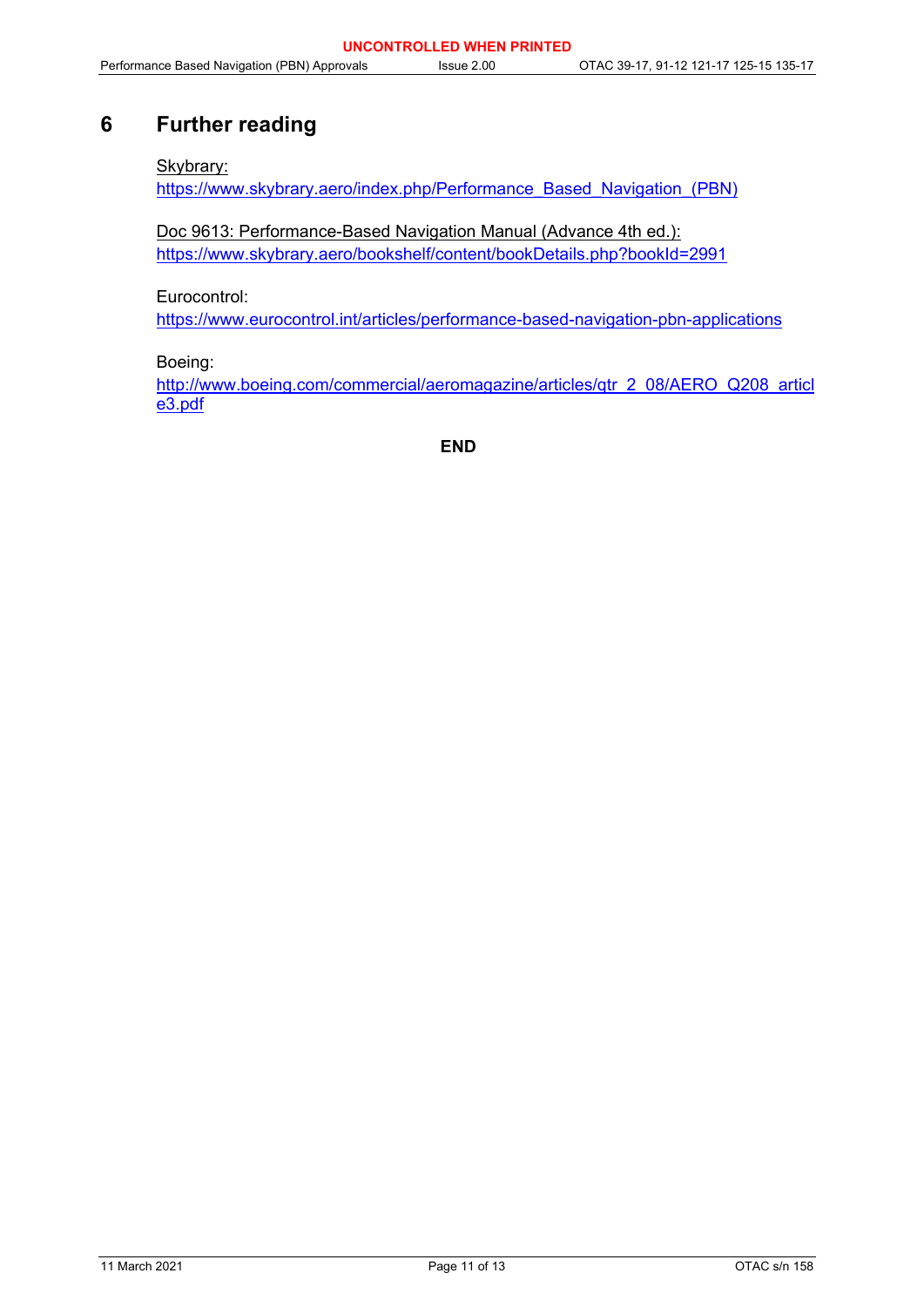# **APPENDIX A**

### **PBN Certification Standards**

<span id="page-11-0"></span>This Appendix provides an overview of the certification requirements associated with the various PBN Specifications. It is intended to assist OTAAs in determining the compliance status of the installed systems on the aircraft. Usually this will be accomplished by reviewing the AFM supplement and assessing the compliance declarations in the Limitations section, together with the STC drawings and data.

The PBN specification is given in the left column, the European and FAA requirements are in the centre columns. Additional information such as required input sensors and the application use of the PBN specification are given in the right column.

For background information, regarding the European standards, the JAA then EASA initially used JAA TGLs as the certification basis for some RNAV applications. Then as EASA progressed from 2003 it produced AMC20 documents to address some more of the applications. In 2019 EASA created a dedicated Certification Specification CS-ACNS to address all the applicable PBN Specifications. The CS-ACNS document will be used for new PBN related STCs and Design Changes. In the OTAA's it is more likely that for the present, the compliance will be against the older standards (ie TGLs and EASA AMC 20 documents).

| <b>PBN Spec</b>    | <b>European</b>                                              | <b>FAA</b>                                                              | <b>Other Information</b>                                                                                                                                  |
|--------------------|--------------------------------------------------------------|-------------------------------------------------------------------------|-----------------------------------------------------------------------------------------------------------------------------------------------------------|
|                    | <b>Certification</b><br><b>Requirements</b>                  |                                                                         |                                                                                                                                                           |
| RNAV <sub>5</sub>  | AMC 20-4A; JAA<br>TGL 2; CS-ACNS<br>Subpart C Sub 2;         | 20-138D App,<br>AC90-96A                                                | Can use VOR/DME;<br>DME/DME; GNSS and/or INS<br>sensors. Was known as Basic<br><b>RNAV. Used Continental En-</b><br>Route                                 |
| RNAV <sub>1</sub>  | JAA TGL 10; CS-<br><b>ACNS Subpart C</b><br>Sub <sub>2</sub> | AC20-138D<br>AC90-100A                                                  | DME/DME; DME/DME/IRU or<br><b>GNSS. Used En-Route</b><br>Continental, arrival, and<br>departure and Intermediate<br>Approach.<br>Database requires a LoA. |
| RNAV <sub>2</sub>  | <b>CS-ACNS Subpart</b><br>C Sub 2; ICAO<br>Doc 9613          | AC-20-138D<br>90-100A                                                   | DME/DME; DME/DME/IRU or<br><b>GNSS. Used En-Route</b><br>Continental, arrival, and<br>departure.<br>Database requires a LoA.                              |
| RNAV <sub>10</sub> | AMC 20-12; CS-<br><b>ACNS Subpart C</b><br>Sub <sub>2</sub>  | <b>FAA Order</b><br>8400.12a,<br>AC20-138D &<br>Appendix 1<br>AC90-105A | least two independent and<br>serviceable LRNSs<br>comprising an INS, an IRS<br>FMS or a GNSS, Used in<br>Oceanic/Remote.<br>Database requires a LoA.      |
| RNP <sub>1</sub>   | <b>CS-ACNS Subpart</b><br>C Sub 1,2                          | AC20-138D<br>AC90-105A                                                  | GNSS. Used for arrival and<br>departure.<br>Database requires a LoA.                                                                                      |
| RNP <sub>2</sub>   | <b>CS-ACNS Subpart</b><br>C Sub 1,2                          | AC20-138D<br>AC90-105A                                                  | GNSS. Used Oceanic, En-<br><b>Route Continental and</b><br><b>Remote Operations</b><br>Database requires a LoA.                                           |